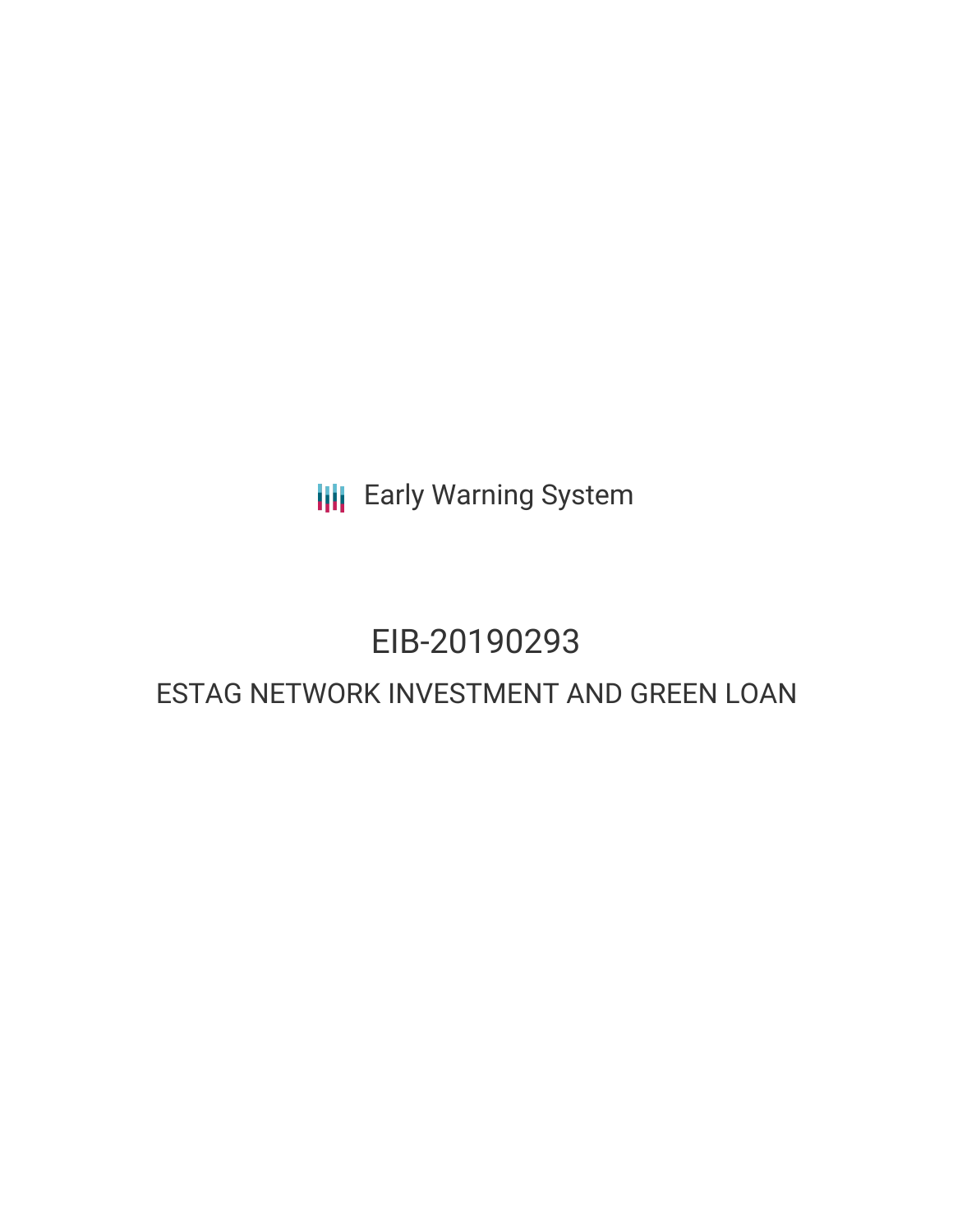#### **Quick Facts**

| <b>Countries</b>               | Austria                                             |
|--------------------------------|-----------------------------------------------------|
| <b>Financial Institutions</b>  | European Investment Bank (EIB)                      |
| <b>Status</b>                  | Approved                                            |
| <b>Bank Risk Rating</b>        | U                                                   |
| <b>Voting Date</b>             | 2019-09-30                                          |
| <b>Borrower</b>                | ENERGIENETZE STEIERMARK GMBH, ENERGIE STEIERMARK AG |
| <b>Sectors</b>                 | Energy                                              |
| <b>Investment Type(s)</b>      | Loan                                                |
| <b>Investment Amount (USD)</b> | \$207.09 million                                    |
| <b>Loan Amount (USD)</b>       | \$207.09 million                                    |
| <b>Project Cost (USD)</b>      | \$419.63 million                                    |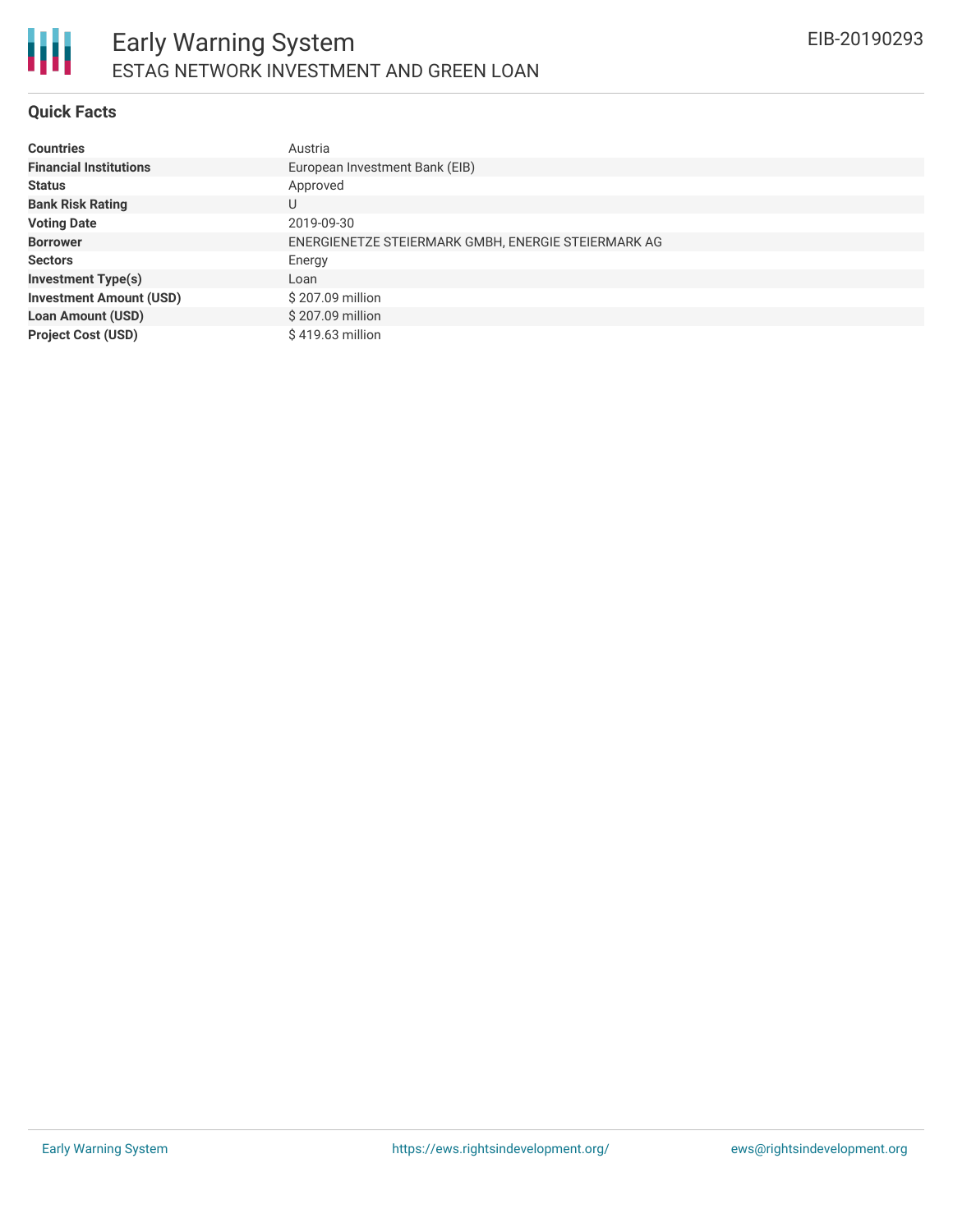

#### **Project Description**

According to EIB website, the project is an investment programme that comprises number of schemes in the electricity and gas distribution network of the Austrian Federal State of Styria. The project includes the rollout of smart meters and ICT activities to facilitate the transition to a smart distribution network.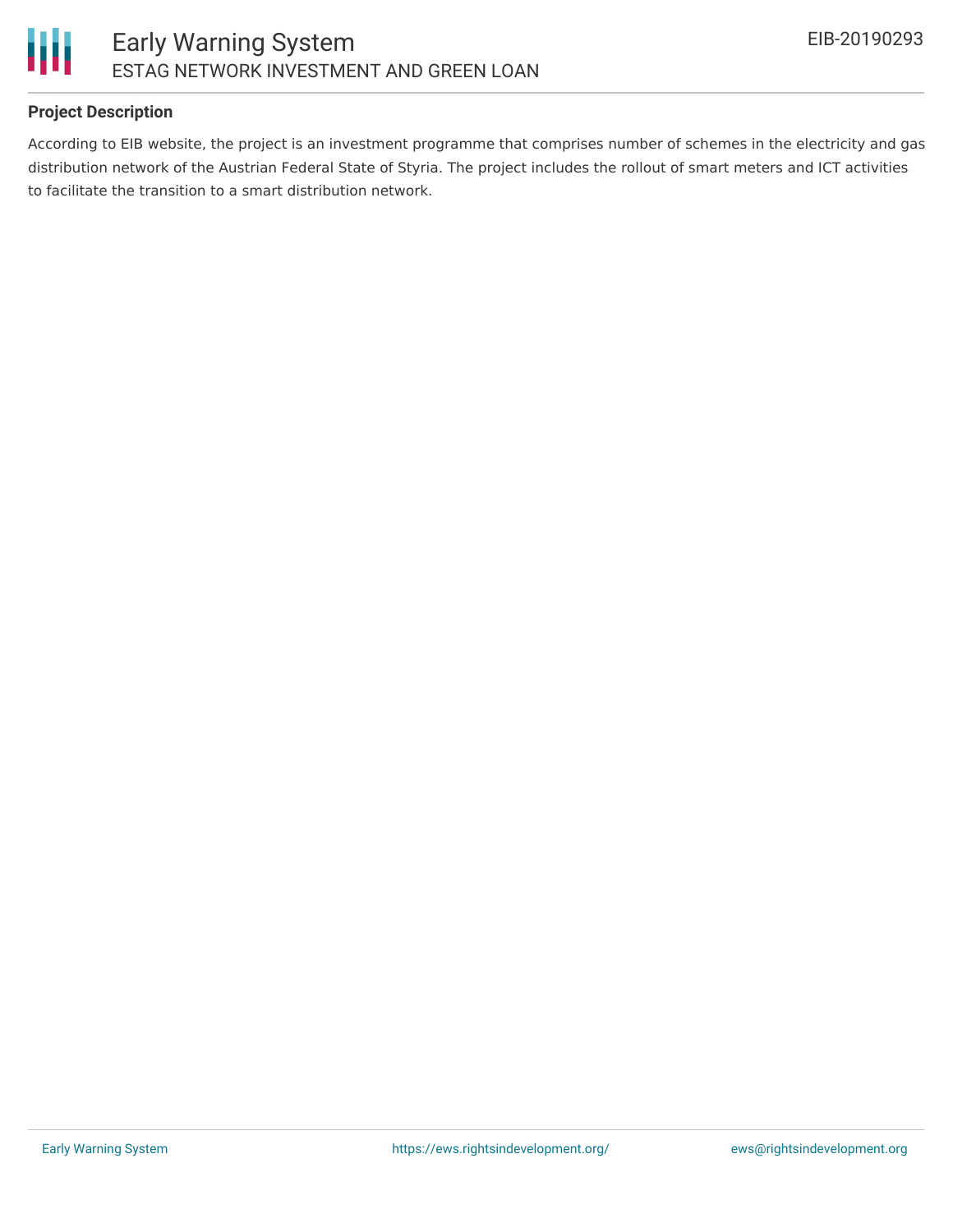#### 朋 Early Warning System ESTAG NETWORK INVESTMENT AND GREEN LOAN

#### **Investment Description**

European Investment Bank (EIB)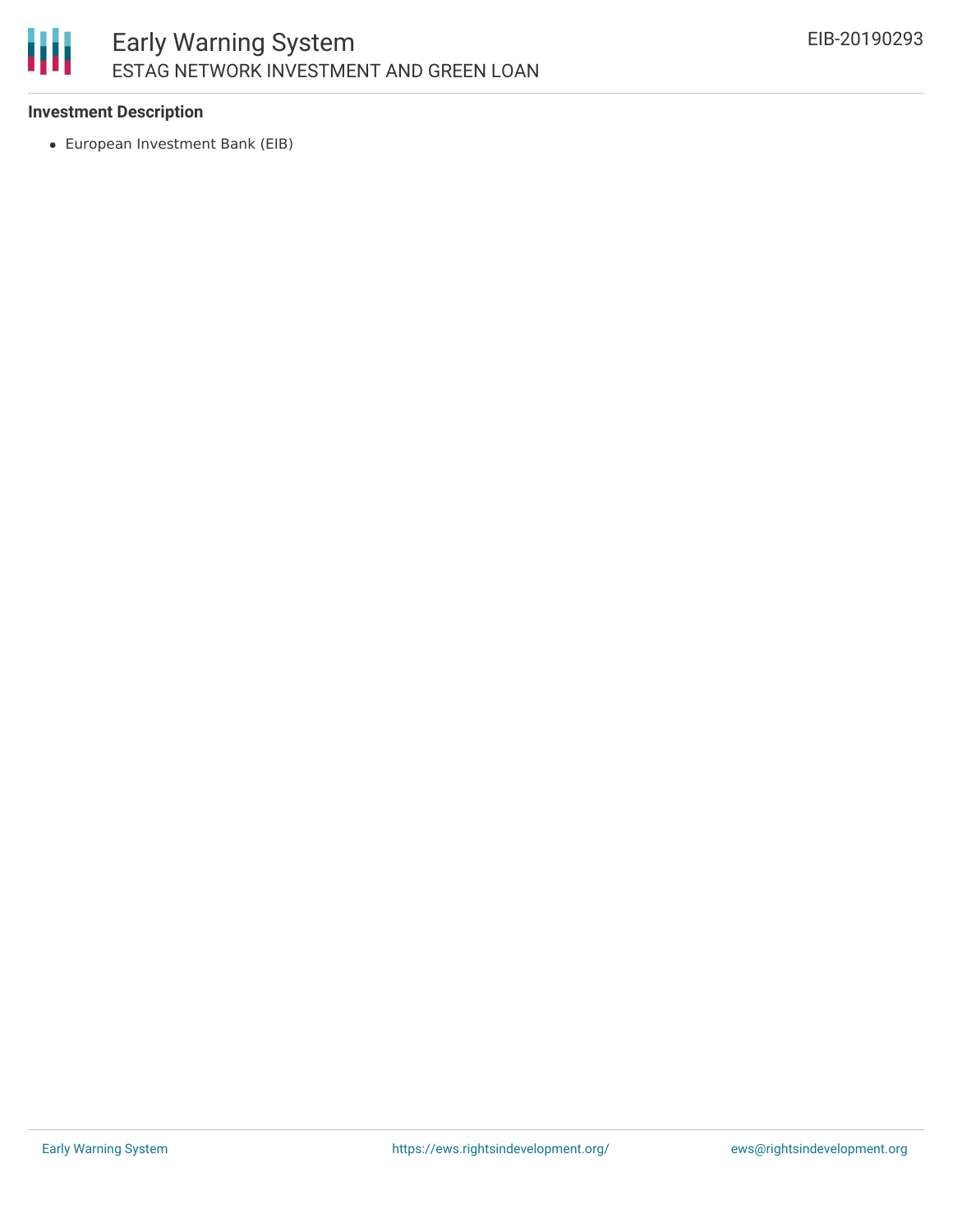# 冊

#### Early Warning System ESTAG NETWORK INVESTMENT AND GREEN LOAN

| <b>Private Actor 1</b> | <b>Private Actor</b><br>1 Role | <b>Private Actor</b><br>1 Sector | <b>Relation</b> | <b>Private Actor 2</b> | <b>Private Actor</b><br>2 Role | <b>Private Actor</b><br>2 Sector |
|------------------------|--------------------------------|----------------------------------|-----------------|------------------------|--------------------------------|----------------------------------|
|                        |                                | $\sim$                           | $\sim$          | Energie Steiermark AG  | Client                         |                                  |